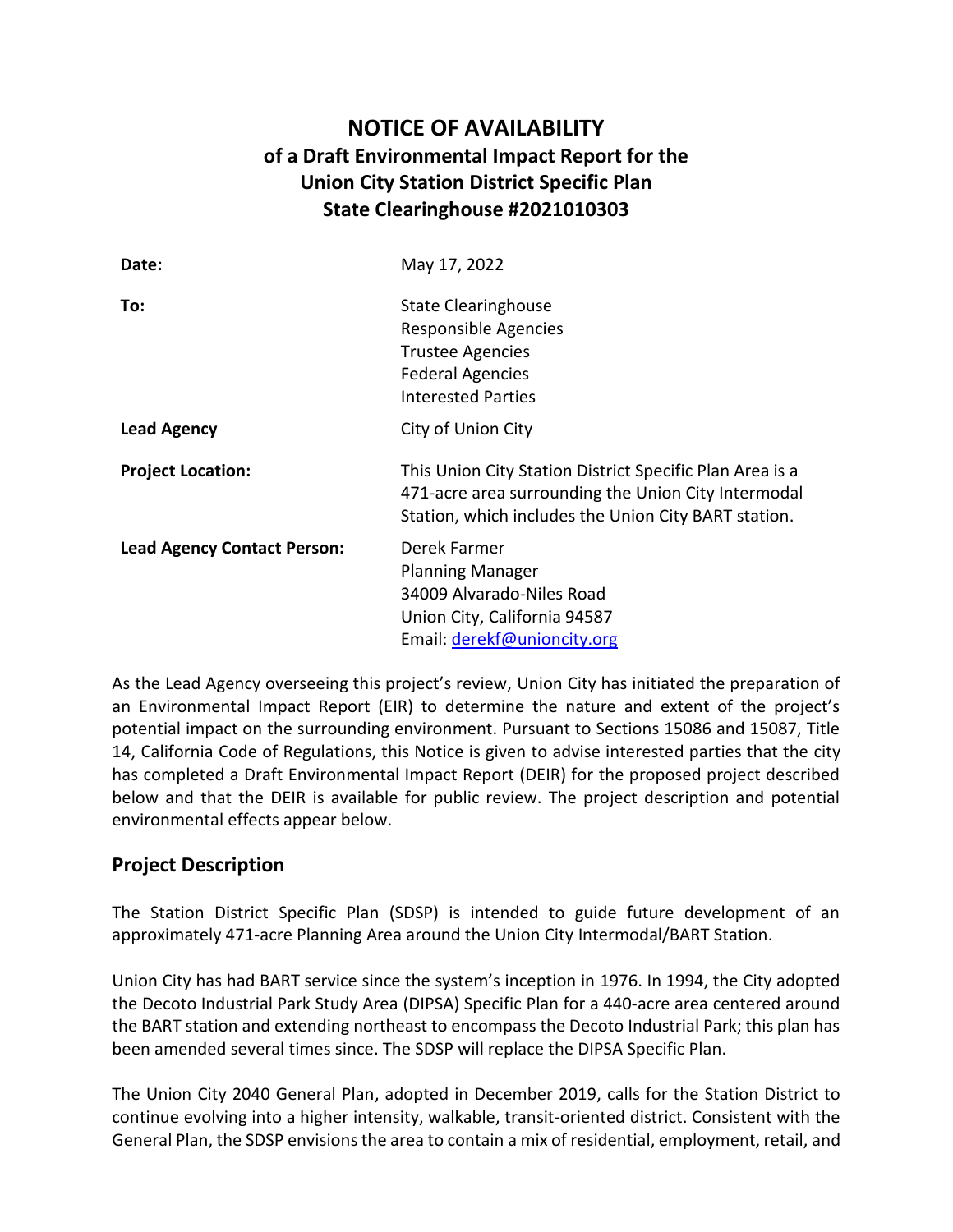civic uses, complemented by engaging and attractive public space. These uses will be distributed, mixed, and focused in different subareas throughout the Station District, as identified in the General Plan. The SDSP will also aim to enhance multimodal connectivity, in which getting around by walking, biking, and transit is convenient and enjoyable.

The project team has developed a set of planning considerations for each subarea of the Specific Plan. The subareas are consistent with those identified in the General Plan, with a small number of refinements to subarea boundaries. These subareas are: The Core, Station East, Marketplace, Gateway, and Civic Center. For more information visit the project website. https://www.unioncity.org/422/StationDistrictSP

## **Potential Environmental Effects Evaluated in the DEIR**

The EIR has been prepared because of the potential for unavoidable, significant adverse effects resulting from project implementation. The EIR prepared for the SDSP identifies and discusses potential impacts, mitigation measures, residual impacts, and monitoring requirements. All environmental impacts included in the CEQA Guidelines Appendix G checklist are included and analyzed in the DEIR. For the majority of issue areas analyzed in the DEIR, impacts were determined to be either less than significant or reduced to a less than significant level with incorporation of mitigation measures. However, significant and unavoidable effects on the environment are anticipated in the following areas:

- Aesthetics
- Cultural Resources
- Air Quality
- Greenhouse Gas Emissions
- Transportation/Traffic

#### **Review Period**

The DEIR will be available for public comment for a 45-day review period as specified by the State CEQA Guidelines (Section 15105). The purpose of this comment period is to consider the content of the DEIR and the potential environmental impacts that may result from project implementation, not the positive or negative attributes of the project itself. Comments pertaining to the impact analysis, criteria and thresholds, mitigation measures, and alternatives presented in the DEIR will be considered by the City during preparation of the Final EIR (FEIR). The FEIR will include copies of comments and the City's responses to comments pertaining to the environmental analysis provided in the DEIR. In addition, the Draft SDSP will be available for public review for 45 days concurrent with the DEIR per Government Code Section 65352.

**The public comment period will begin on May 17, 2022 and end on July 1, 2022** (a 45-day public review period). **Comments may be submitted, in writing, or by e-mail by 5:00 p.m. on July 1, 2022** addressed and mailed or emailed (please include the name of the contact person and contact information for your agency) to: